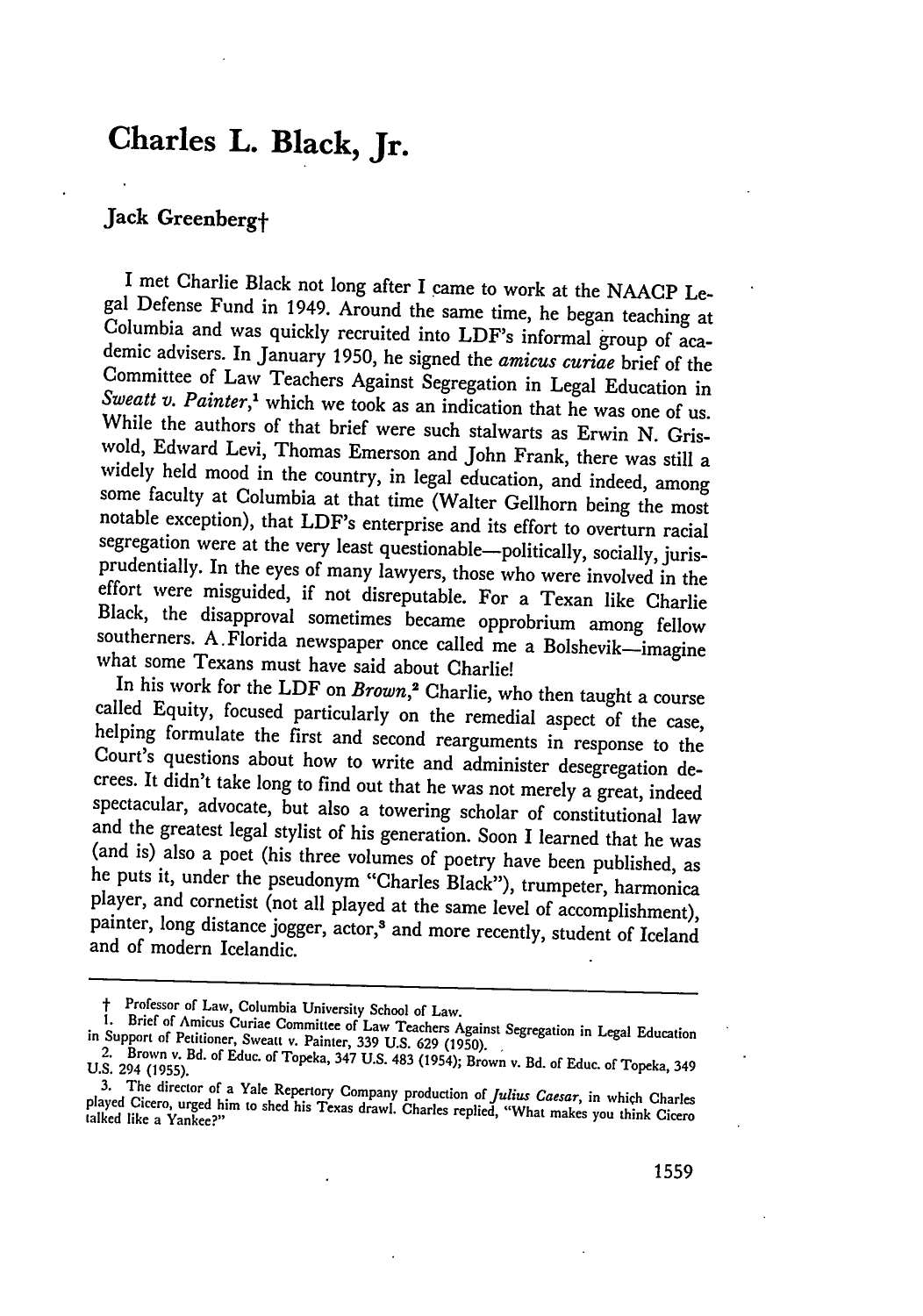The Yale Law Journal

When I became Director-Counsel of LDF in 1961, I turned to Charlie repeatedly for help--out of both concern for the needs of our litigation program and personal affection. The big new issues of that period arose out of the sit-ins, freedom rides, and demonstrations of Martin Luther King, Jr., whom LDF represented. Foremost among those issues was determining what constituted state action under the equal protection clause of the Fourteenth Amendment. Civil rights demonstrators claimed that they had been arrested, prosecuted, and convicted by the state in violation of the equal protection clause as part of a systematic design to enforce the racial prejudices of the proprietors and the community. The prosecutors asserted the contrary: arrest, prosecution and conviction, according to them, merely enforced property rights in a neutral manner, and were thus constitutionally indistinguishable from assisting a homeowner's decision to exclude an ordinary unwelcome guest. The Supreme Court went to great lengths not to decide the constitutional issue—probably out of uncertainty over what the implications of such a decision might be. Instead, the Court decided the demonstration cases on a variety of nonconstitutional statutory and evidentiary grounds. Charlie was an advocate without equal in briefing the constitutional issue, making a forceful case for holding that state action existed, and then offering the Court a way out of deciding that issue by ruling for defendants on some nonconstitutional ground.

We took advantage of Charlie so mercilessly (although to our mutual pleasure) that he wrote a poem decrying the exploitation:

*The Tide Turns At Menemsha Bight* (1965)

Each summer while the sun has burned To Greenberg's bondage I've returned,

And Nabrit, overseer-in-chief, Has made me slave on writ and brief.

But now, to put the matter clinically, **My** epidermis has actinically

So altered been upon this shore, That I'm an ASP, a WASP no more,

And Chief Bull Connor, were he here, Would seat me in the bus's rear.

So now the NAACP Has got to start advancing me!

The best evidence of Charlie's lawyering, scholarship, and style is included in some of the briefs themselves, documents that are, unlike his

<u>a mandat de la provincia de la contrada de la con</u>

1560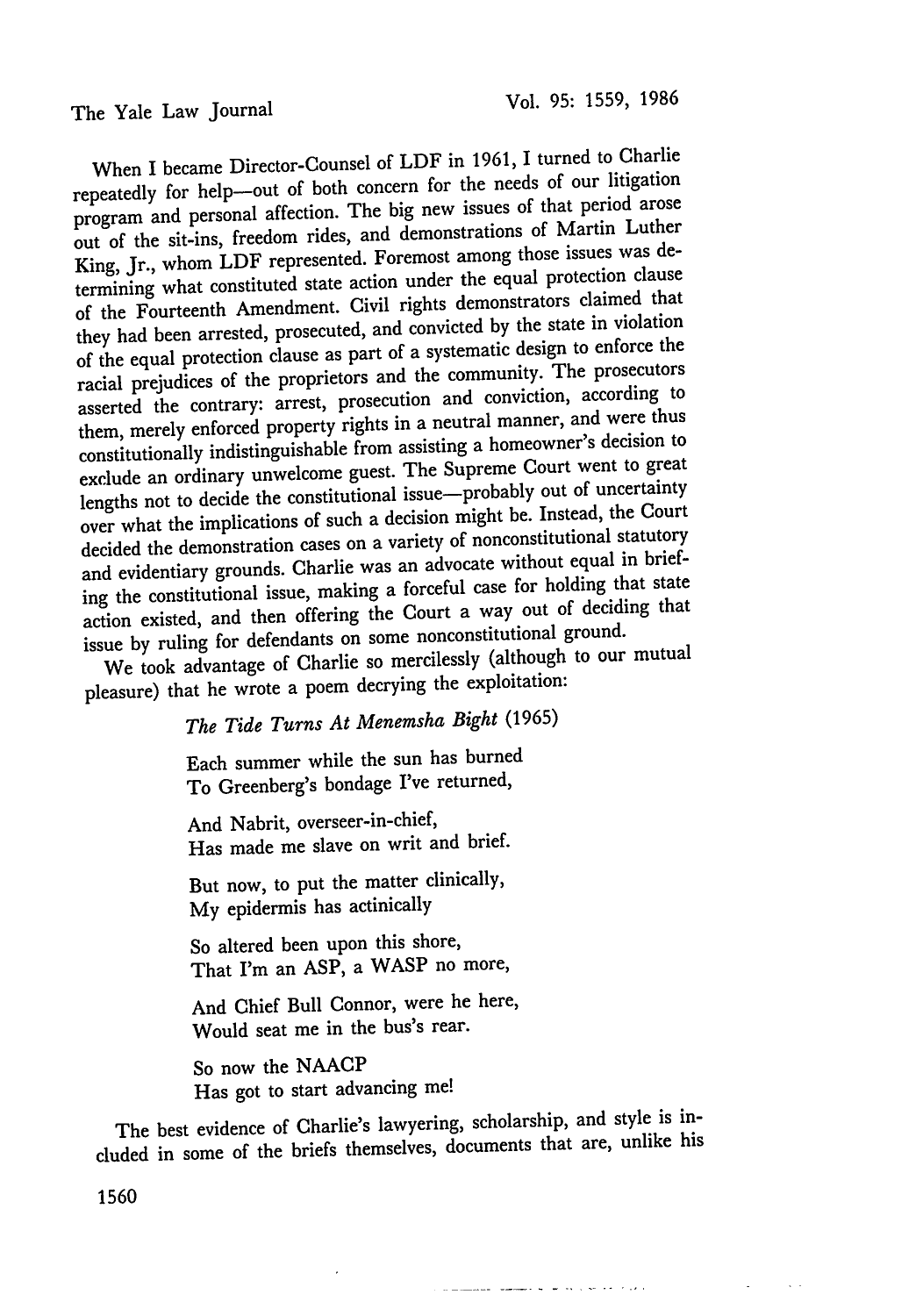$\mathbf{L}$ 

numerous poems, books and articles, not generally available to the average reader. While these briefs were collaborative efforts, there is no difficulty identifying those portions that Charlie wrote alone. The following excepts are from the petitioners' joint brief in *Barr v. City of Columbia, Bouie v. City of Columbia,* and *Bell v. Maryland:4*

There are a number of elements of state involvement in these cases. These elements are complexly interrelated. The "state action" issue need not turn on any one of them in isolation, but may be resolved by consideration of their interrelation; this is not a matter of softening the focus but of widening the angle of vision. Nevertheless, analytic clarity requires separate consideration of the several modes of "state action" here found.

*•* **. .** These cases are stronger than *Shelley.* In *Shelley,* the state action immediately involved consisted (aside from the furnishing of recordation machinery) in keeping the courts open for the filing of complaints that asked injunctive relief, in granting such relief when asked by a private party, and in standing by with the contempt machinery for use in the event the private party might invoke that machinery. In these cases, the police were either present in advance to assist the proprietor in maintaining racial discrimination or acted as formal witnesses to the warning, or both. . **.** . The public prosecutor, supported by the public fisc, carried the cases to court. Most crucially, the cases were criminal prosecutions, in which the state appears as a party, *in its own interest,* in knowing support of the discriminatory scheme, which it thereby sanctions within the public order of its criminal law, and not merely within the framework of its dealing with private rights. The States of Maryland and South Car-<br>olina have taken on these cases as their own from the first policeman's warning to the last argument in this Court; it must be a para-<br>doxical distinction indeed which could find "state action" in the private-law umpiring performed by the state in *Shelley v. Kraemer,* and not find it here.

The force of this argument is greatly augmented by recurrence to the basic symmetries of social obligation. The states of South Carolina and Maryland are not proposing that the petitioners be exempted from taxation, or from the duty to obey the general criminal law. Some of the petitioners are liable to military service, and may even have to risk their lives to keep safe the cities of Columbia and Baltimore. Emotion-fraught though they be, these facts are a part of the framework within which one must construe the Fourteenth Amendment obligation of South Carolina and Maryland to maintain

<sup>4.</sup> Brief for Petitioner, Barr v. City of Columbia, **378 U.S.** 146 (1964), Bouie v. City of Columbia, **378 U.S.** 347 (1964), Bell v. Maryland, **378 U.S. 226** (1964).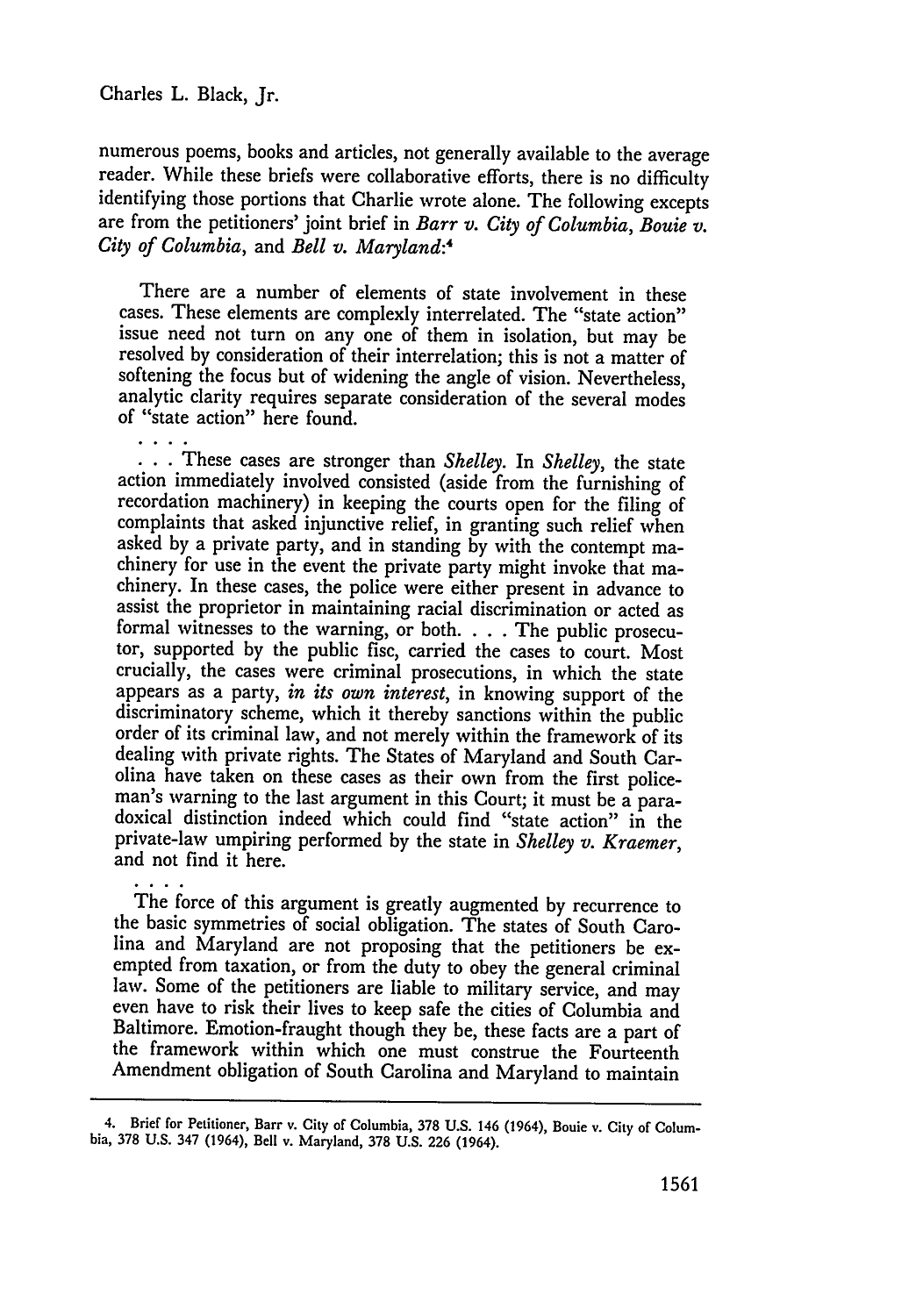legal regimes which do not "deny" to petitioners the equal "protection" of the laws. The scope of affirmative "protection" required ought not, as a matter of sound interpretation, be less than what is decent in face of the fact that the heaviest duties of citizenship, as well as the privileges of that status, were placed upon petitioners by the Fourteenth Amendment. Far from decent, it is scandalous that states imposing the burdens of state citizenship on Negroes, and benefiting from the imposition on them of the duties of federal citizenship, not only should fail to protect them in their right to be treated equally in fully public places, but should instead place the weight of law behind their humiliation.<sup>5</sup>

The Court decided the South Carolina cases by holding that the state trespass statute did not give adequate notice of what constituted a crime. <sup>6</sup> And because the Maryland prosecution might have abated as a consequence of newly enacted state law which apparently made noncriminal what previously had been a trespass, namely, a black person's refusal to leave the premises of a restaurant while seeking service denied on grounds of race, the Court held that the cases in that state should be remanded to the state courts to decide whether the judgments of conviction should abate.7 Petitioners won; no new constitutional doctrine was declared.

Hamm v. City of Rock Hill,<sup>8</sup> decided the next Term, held that the 1964 Civil Rights Act invalidated all pending sit-in convictions, just as Charlie's brief had urged. In that brief, he argued:

If these petitioners are now to be punished notwithstanding § 203(c) [the .Public Accommodations Section], it will be for having insisted upon something which the national conscience has now most decidedly declared they are entitled to insist upon, against a refusal which the national conscience has now declared affirmatively unlawful. Their punishment can serve no purpose, for no valid state or private interest can now be admitted to exist in deterring them or others from doing what they have done; the only licit deterrence interest now runs the other way. Their punishment would afford the immoral spectacle of pointless revenge against those whose claim, substantially, has been validated by national authority. Such a result ought to be allowed only if the law unequivocally commands it. It is petitioners' submission that the law actually forbids it-that the Civil Rights Act of 1964 and especially its  $\S$  203(c), placed in the setting of the ancient law expounded in this Court's opinion in *Bell*

<sup>5.</sup> *Id.* at 22-24, 40-41 (emphasis in original).

*<sup>6.</sup> See* Bouie v. City of Columbia, 378 U.S. 347 (1964); Barr v. City of Columbia, **378** U.S. 146 (1964).

<sup>7.</sup> Bell v. Maryland, 378 U.S. 226 (1964).

<sup>8. 379</sup> U.S. 306 (1964).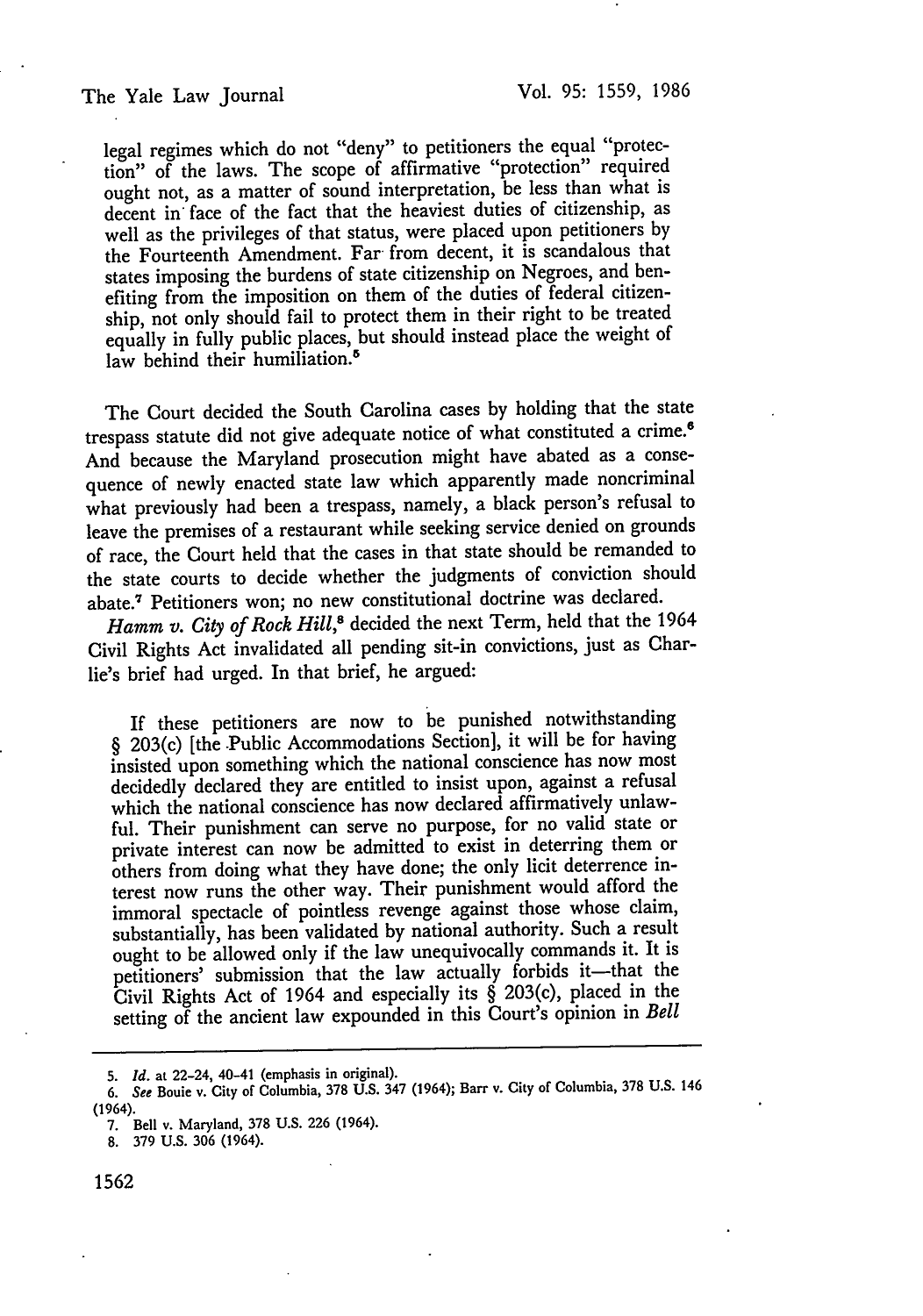*v. Maryland* abates these prosecutions and forces their remand for dismissal.

 $\cdot$  . . . The nature of the statutes concerned here makes these cases fit the reason of the rule with a singular aptness. The petitioners, if freed by operation of this rule, would be the beneficiaries of no subtle gap in the seisin of the law, no merely technical "repeal" by dubious implication, no lapse or expiration through inadvertence. What they did would not have been criminal at all, in the states concerned, before 1959 or 1960, or could be made so only by a construction of prior state law so bizarre as to violate due process.<sup>9</sup>

The Court agreed with this argument, although the vote was 5-4, and the individual Justices' expressions of views on the statutory and constitutional issues were all over the landscape. Once more petitioners won; once more no new constitutional law was declared.

Charlie participated in many other cases for LDF, while pursuing an equally active scholarly career in constitutional law and admiralty law (where he is also a preeminent master). More recently, he has written a compelling volume on the death penalty, *Capital Punishment: The Inevitability of Caprice and Mistake,* which has played an important role in the struggle against the death penalty. Now Charlie, upon retiring from Yale, is returning to Columbia, just as I have come here as a teacher myself. Already, he has paid occasional visits to the faculty lounge at lunch time-most recently discoursing about Rebecca, his newly arrived granddaughter, who, as he has put it (ever aware of constitutional impli- cations) became a "citizen of the great state of New Jersey and of the United States" at 11:31 p.m. on March the 11th, 1986.

I have wondered about how to account for Charlie's particular genius. Benno Schmidt tells a story which may shed some light. While a student, Benno approached Charlie for advice in selecting a topic for a *Law Jour*nal note. Benno was looking for something in constitutional law, something appropriately narrow and specific like the relationship between the First Amendment and various philosophical theories. Charlie admonished him: "The liability clause in bills of lading, young man. Bills of lading." The transcendent importance of the *particular* for comprehending the grand scheme of things has always been fundamental to Charlie's concept of how to understand, explain and persuade. He has, however, far more than others who also might recognize this truth, ranged over a great universe of concerns: New Jersey and Iceland, the arts (poetry, music, painting), community custom, statute, constitutional language and constitu-

**<sup>9.</sup>** Brief for Petitioners, at **23, 38** (citations omitted), Hamm v. Rock Hill, **379 U.S. 306** (1964).